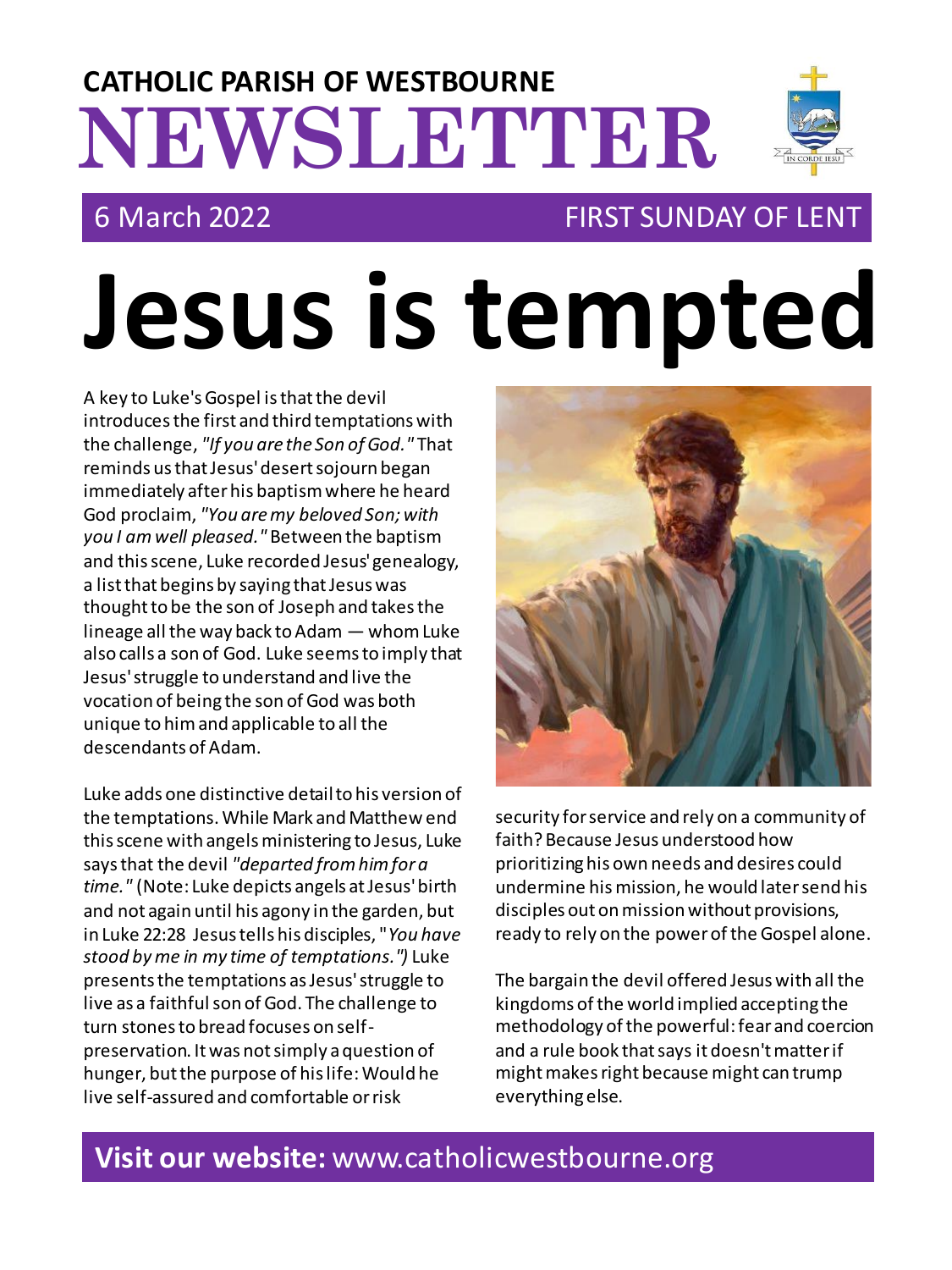#### **MASS TIMES**

**Sunday 6 March - FIRST SUNDAY OF LENT** 9.00am 11.00am

**Tuesday 8 March - FIRST WEEK OF LENT** 10.00am

**Sunday 11th 9am:** *The Parish* **Wednesday 14th** *Repose of the souls of Bernard Charles and Elsie May Pratt* **Wednesday 9 March - FIRST WEEK OF LENT** 10.00am 7.00pm

**Saturday 16th** *Rosemarie Schofield RIP* **Thursday 10 March - FIRST WEEK OF LENT Sunday 18th 11am** *The Parish*  10.00am

> **Friday 11 March - FIRST WEEK OF LENT** 10.30am - Funeral Mass for Maureen Jolly RIP 7.00pm Adoration of the Blessed Sacrament from 6.00pm

**CONFESSIONS:**After Mass or by appointment.

#### **OUR PARISH**

#### **OUR LADY IMMACULATE CHURCH SEAMOOR ROAD, WESTBOURNE, BOURNEMOUTH, BH4 9AE**

**Parish Priest:** Fr Leslie Adams **Telephone:**01202 764027 **Email:** ladams@portsmouthdiocese.org.uk *(Baptism, Marriages, Sick Visits, Funerals and Confessions)*

**Parish Office** *(Wed 9.00am - 12.00pm)* **Parish Administrator – Suzanne Quinn** General enquires andhall bookings **Telephone:**01202 760640 **Email:** oliadmin@portsmouthdiocese.org.uk

**Safeguarding Officer:**Matthew French **Email:** mail@matthewfrench.net

#### **SUNDAY MASS READINGS**

**Entrance Antiphon** - **Cf. Ps 90: 15-16** *When he calls on me, I will answer him; I will deliver him and give him glory, I will grant him length of days.* 

#### **Gospel Acclamation**- **Mt4:4**

*Praise to you, O Christ, king of eternalglory! Man does not live on bread alone, but on every word that comesfrom the mouth of God. Praise to you, O Christ, king of eternal glory!* 

**Communion Antiphon** - **Mt 4: 4** *One does not live by bread alone, but by every word that comes forth from the mouth of God.*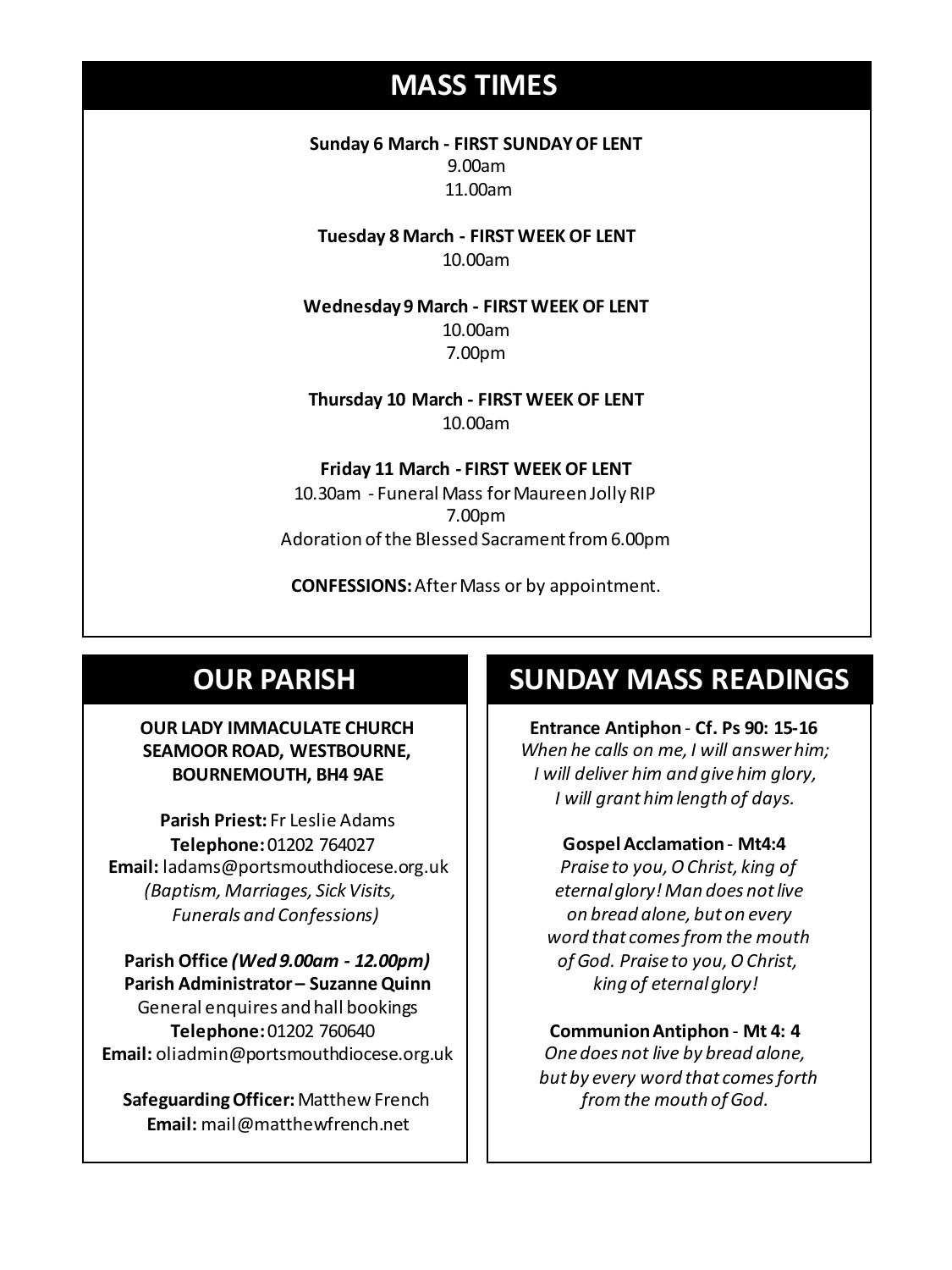#### **PARISH NEWS**

#### **CAFOD FAMILY FAST DAY – LENT APPEAL:**

Every child should grow big and strong. Family Fast Day is Friday 11 March, a day when we eat simply and give generously to support mums around the world, like Amie in Sierra Leone, with expert training in growing and making healthy food. Your small act of love this Lent will make a big difference to many communities affected by extreme hunger and children suffering from malnutrition. You can donate in church using a CAFOD envelope or by visiting www.cafod.org.uk

#### **LENTEN PRAYER AND REFLECTIONS 'KNOWING**

**JESUS - THE EMOTIONAL JESUS'** Every Thursday in Lent, 7.30pm - 8.15pm via Zoom Our Lady & St Edmund Parish of Abingdon invite you to join their Lenten prayer and reflections. The focus will be on Gospel stories revealing *'the emotional Jesus'* and will include discussions, and the opportunity for prayer. For info contact Pauline at pehanley@hotmail.com or call 07506 753 085.

#### **NATIONAL NOVENA TO ST JOSEPH (FROM MILL HILL MISSIONARIES)** between 10 - 18 March 2022. People may follow the Novena Masses online each weekday evening at 7.30pm, on Saturday at 10.00am and on Sunday at 11.00am. These Masses will be held at St Joseph's, Maidenhead. For more information, see www.millhillmissionaries.com/novena

#### **OFFERTORY COLLECTION**

You can donate directly into the bank account:

> **PRCDTR Bournemouth Our Lady Immaculate**

**Sort code:** 309304 **Account:** 00875075

**Thank you for your continued support.**



**PREPARING FOR LENT:** We are called not only to abstain from luxuries during Lent, but to a true inner conversion of heart as we seek to follow Christ's will more faithfully. Let us start to prepare for this 40+ days season of grace. Confessions are available on request or after Mass. Please feel free to speak to Father Leslie.

**ENCOUNTERING THE SPIRIT:** A five-week journey through Lent, reflecting on the Sunday gospels, starting on Thursday 10 March from 7.30pm - 9.00pm on Zoom. For further information please contact Deacon Roger and Jackie: jcarrjones@icloud.com or by calling 07948 516854.

#### **PRAYERS PLEASE**

**Please remember all the sick and housebound of our parish especially:**

Teresa Wraith, Win Sheridan, Kathleen Wood, Phillip Rockford, Germain McAulay, Geoffrey Dixon, Joe Bonnici, Marjorie Lee